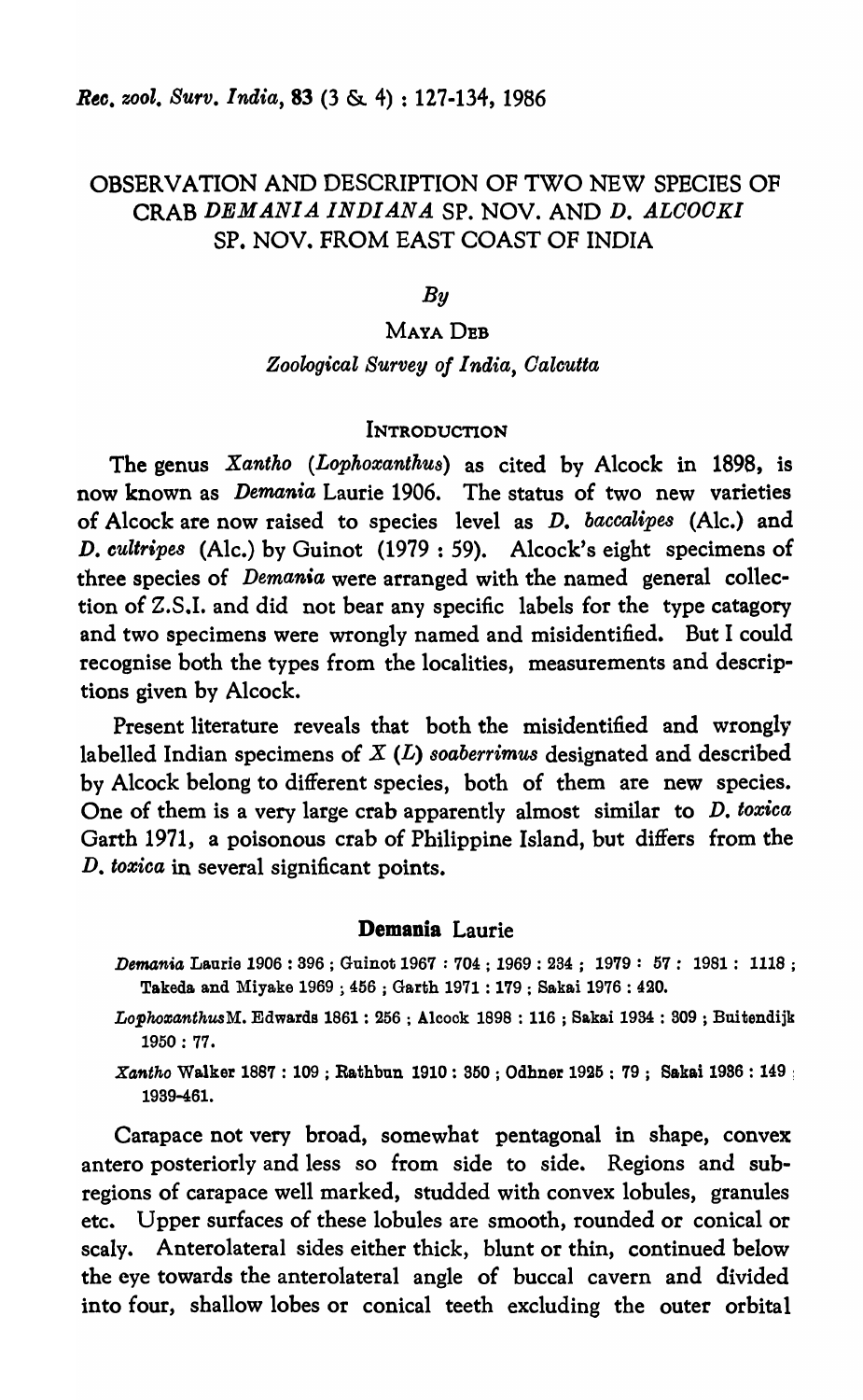

Fig. 1. D. alcocki sp. nov.



Fig. 2. D. idiana sp. nov.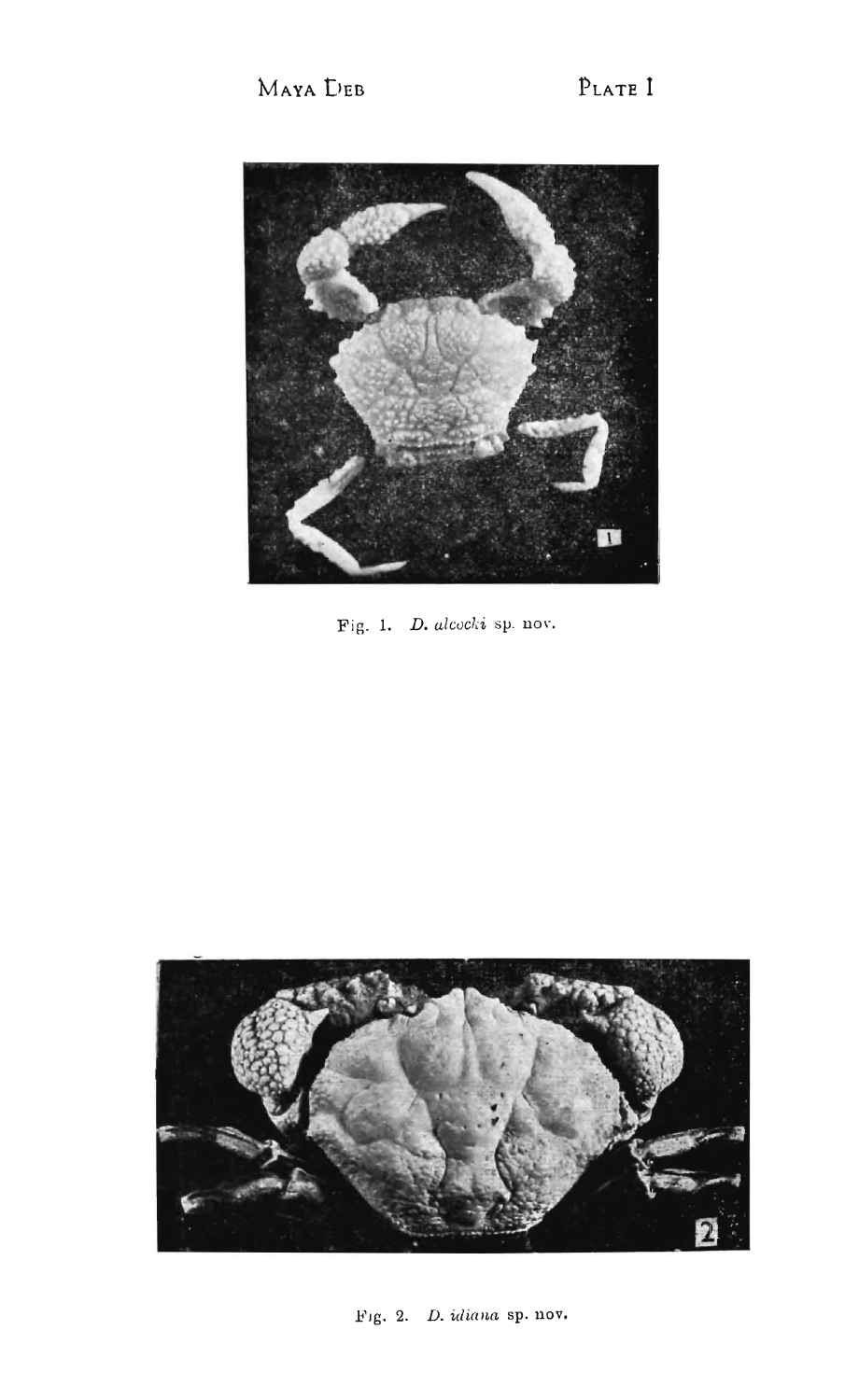

Fig. 3. D. cultripes (Alcock)



Fig. 4. D. baccalipes (Alcock)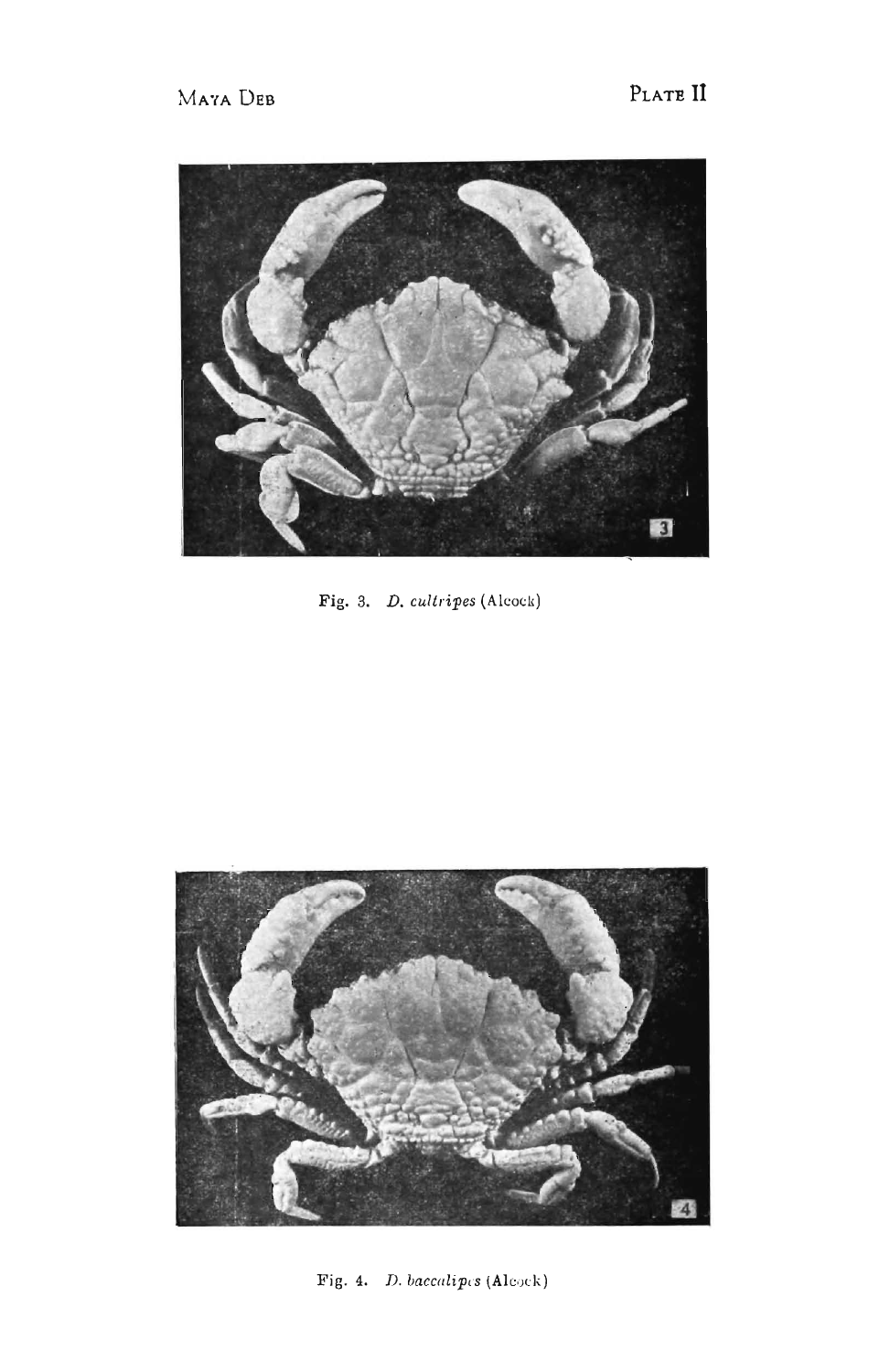angle. Posterolateral sides concave or straightly convergent. Front prominent, in some cases projected beyond the orbit. Orbital edge rough, with three sutures near the outer angle. Antennules obliquely fold. Efferent branchial channel present upto the side of buccal cavern. Chelipeds massive, equal or almost so, fingers bluntly pointed, upper edge of arm of chelae crested, toothed upper edge of palm toothed bluntly or pointedly. Leg joints broad, compressed or rounded, narrow. Upper edges of merus carpus and propodus of legs either crested or crenate, or entire and ends bluntly or in a spine. Lower edges of merus and propodus crested entirely. Dactylus rounded and with an upper and a lower band of valvety, short hairs. Male abdomen five jointed.

*Remarks;* The genus *Demania* comprises 12 world record of known species so far and three species viz. D. *toxica* Garth, D. *alcalai* Garth, D. *reynaudii* (M. Edw.) are found to be highly toxic to man and domestic animals. The poisonous nature of the other Indian species has yet to be ascertained.

*Distribution:* Tropical Indo Pacific, ranges from Bay of Bengal, E. Coast of India, Sri Lanka to Philippines, northern Queensland and Japan and said to inhabit coral reefs, rocky beaches and bottoms; cervices in rocks or coral reefs at a depth, range from 0-125 m.

## *Key to the species from India and Sri Lanka*

| 1. | Frontal lamina rather broad and horizontal                                                                    | alcocki       |
|----|---------------------------------------------------------------------------------------------------------------|---------------|
| 2. | Frontal lamina rather narrow, medially pro-<br>duced, free edge of lamina concave.<br>$\bullet\bullet\bullet$ | 3<br>         |
| 3. | Upper edge of merii of walking legs created.                                                                  | 4<br>$\cdots$ |
|    | Upper edge of merii of walking legs beaded.                                                                   | baccalipes    |
| 4. | Last two antero-lateral teeth<br>prominent.<br>triangular.<br>$\bullet\bullet\bullet$                         | cultripes     |
|    | Last two antero-lateral teeth low, shallow<br>lobes.<br>                                                      | Б<br>         |
| 5. | Regions of carapace well demarcated, tuber-<br>cular all over.<br>                                            | splendida     |
|    | Regions of carapace well demarcated, faintly<br>scabrous only posteriorly.<br>$\cdot$ $\cdot$                 | indiana       |

Demania alcocki sp. nov.

(PI. I, fig. 1)

*Xantho (Lophoroanthus) scaberrimus* Alcock 1898 : 116.

Holotype Male, Z.S.I. Regd. no. 317/7; collected from Orissa coast, 11 fms. on 15.1.1889. Width-7 mm, Length-6 mm.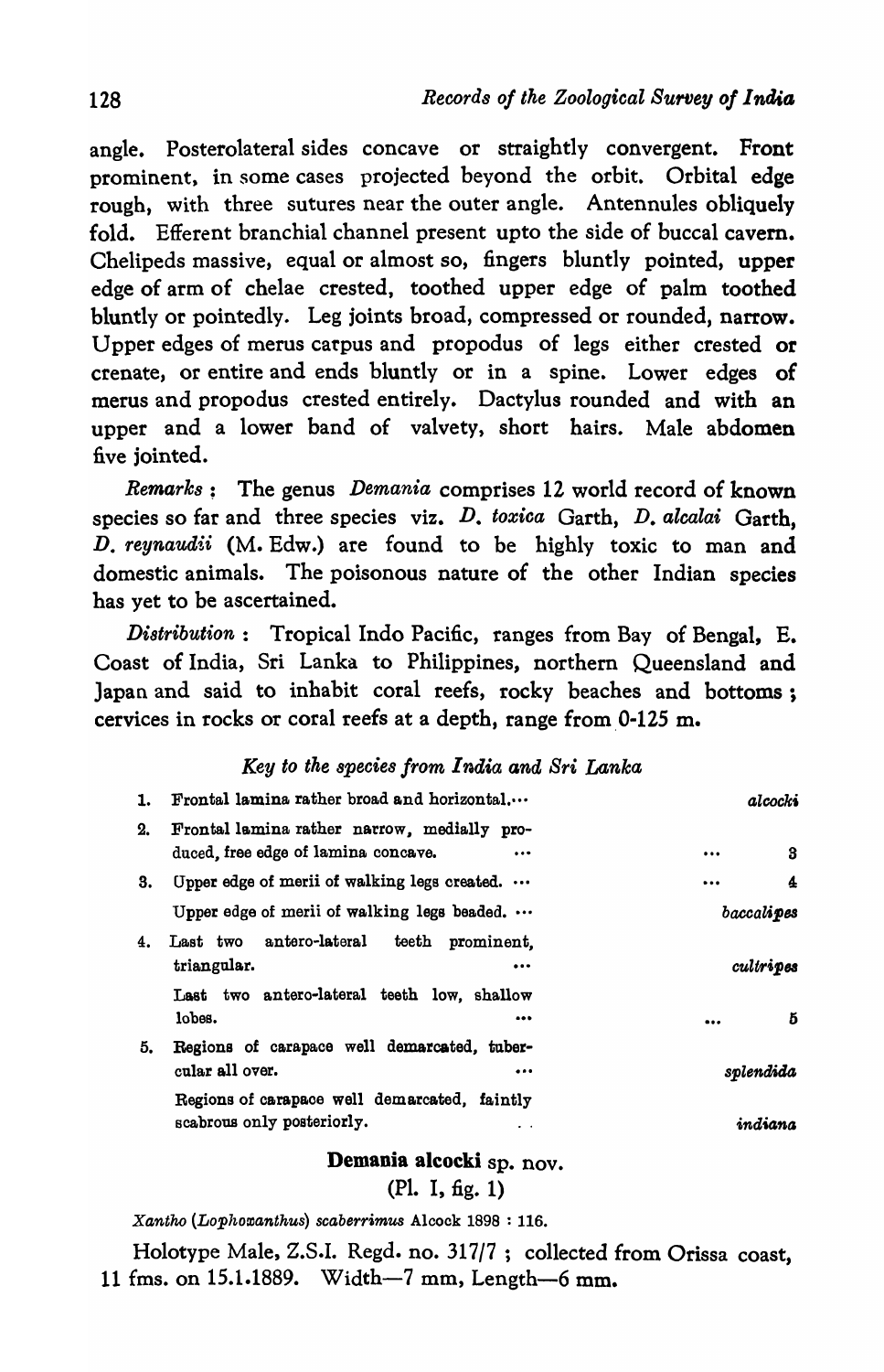*Diagnostic characters*: Carapace somewhat hexagonal in shape, not much broader than long, it is very convex antero-posteriorly at the region of last two anterolateral teeth and not so from side to side. Entire carapace divided by smooth, deep, broad grooves into regional lobules. The entire surface of carapace, its under surface and chelipeds are covered with smooth granules, these granules are neither uniform in shape and size nor confluent in nature. The granules on the male abdominal or pareopods are small and pearly in nature. Front horizontal, rather broad, about one third of the greatest width of carapace, bilaminar, not produced beyond the orbital edge. Frontal lamina obliquely deflexed downwards, free edge granular, outer angle distinct but not notched off. Anterolateral sides adorned with four, conical teeth, other than the outer orbital angle. First tooth low, small, second and fourth teeth same in size and the third tooth most prominent, directed forward, and the carapace is widest at the level of third tooth. Posterolateral sides beaded, convergent. Posterior margin of carapace is beaded and measures slightly more than half of the greatest width of carapace. Orbits rather larger than the other known Indian species, margins rough, eye stalks thick, eyes large and are almost exposed entirely. Antennules fold transversely.

Chelipeds equal in male, upper edge of arm dentate, the two subterminal dents most prominent spinelike. Outer and lower sides of arm, wrist and all the surfaces of palm thickly covered with sharp, prominent, granules. On lower outer sides of palm these granules are arranged in longitudinal rows. Inner corner of wrist bidentate; fingers longitudinally grooved and pointed at tips. The specimen is accompanied with a pair of detached legs, the joints of these legs are long, narrow and compressed. Uper edges of merus armed with 5-6 beads, of carpus with four and of propodus with 5-6 granules; the lower edges of the same joints are also adorned with few sharp, granules near their proximal ends. Dactylus covered with thick band of hairs along its upper and lower edges.

Male abdomen five jointed, 3-5 joints fused. Anterior male pleopod is wanting in the unique specimen, may be because of the juvinile stage of the specimen.

The akhol preserved specimen is light brown in colour.

*Remarks:* The specimen was described by Alcock (1898: 116) as *Xantho (Lophoxantkus) 8caberrimus* but the literature reveals that the specimen is distinctly different from the species *scaberrimus* Walker and hence the specimen is renamed as *Demania alcocki* sp. nov. in the present paper. The specimen is closer to *D. garthi* Guinot 1981, than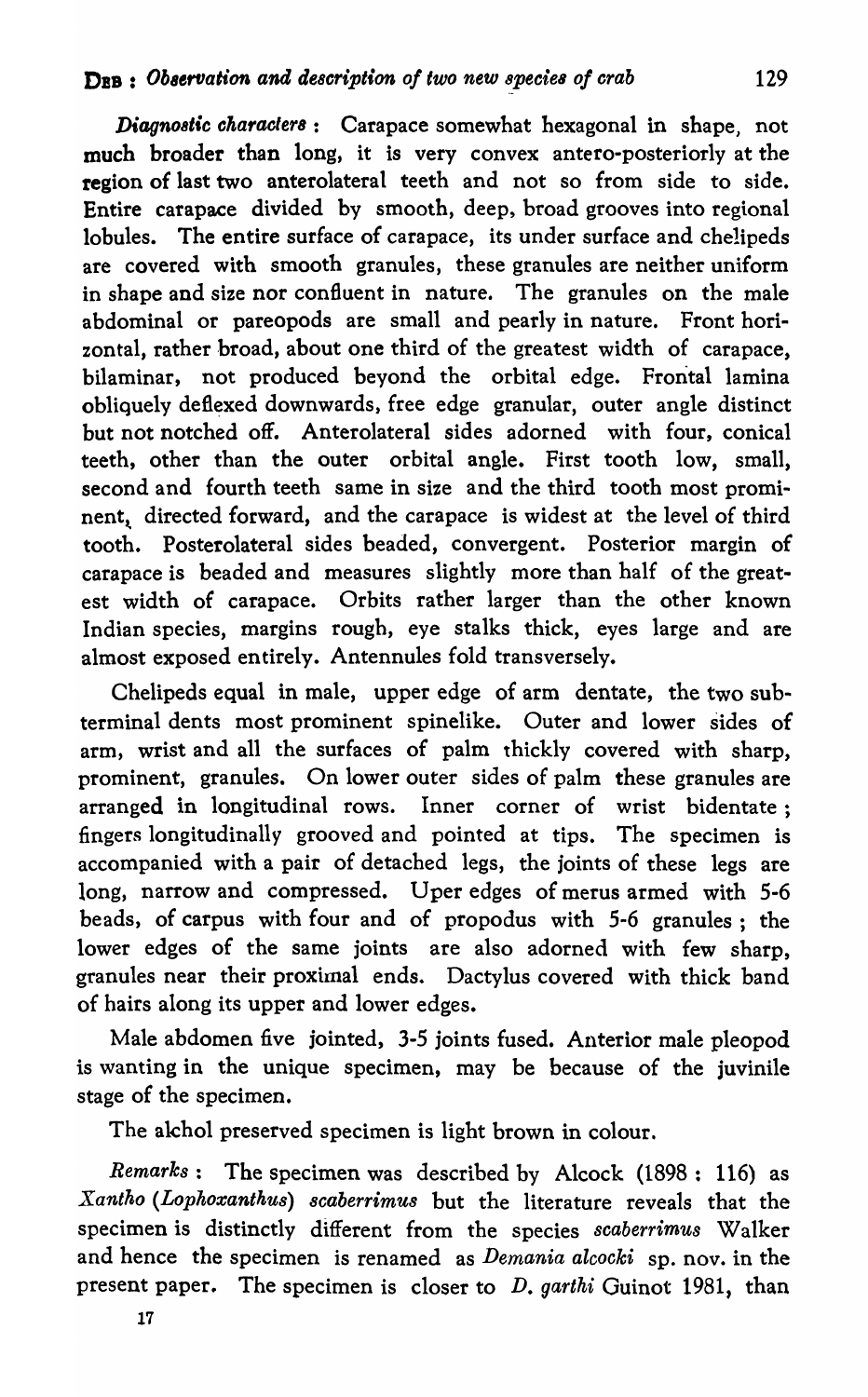to any other known species of the genus. But differs from *garthi* by the presence of large granular or pimply, textural pattern of carapace, chelipeds and legs, versus the minute, sharp, granules on the carapace and appendages of *D. garthi.* Length breadth ratio of *D. alcocki* and *D. garthi* are also different, and gives them a different shape of their carapaces. The antero lateral teeth of D. *alcocki* Deb are blunt, conical in shape and not as small, sharp, spines as in the D. *garthi.* The absence of pleopod in the D. *alcocki* Deb prevents its study and comparison with the pleopods of other known allied species.

*Distribution:* So far the species is known only from its type locality i. e. Bay of Bengal, Orissa coast.

### Demania indiana sp. nov.

(PI. I, fig. 2)

*Material examined:* One large male crab from Balasore Bay, Orissa coast, Bay of Bengal, collected by "Golden Crown B. F." a Trawler, on August 1908.

*Measurements:* Width: 84 mm; Length: 82 mm ; Fronto orbital edge-35 mm; Front-18 mm.

*Diagnosis:* Carapace pentagonal in shape, very convex fore and aft and moderately so from side to side. Regionl convexities are well marked by deep, smooth grooves. The regional areoles covered with squamiform tubercles, roost apparent and pointed along the anterolateral sides, almost absent or indistinct in the middle and anterior part; large, smooth and pea like on the posterior third of the carapace. Anterolateral sides rounded, edge thick, divided into four crenulate, shallow lobes, excluding the outer orbital corner. Posterolateral sides granular and convergent. Posterior margin of carapace beaded, straight. Front angularly produced medially, bilobed, lobes concave and obliquely sloping, outer angle distinct. Supra orbital edge tumid and rough edged. Whole under surface of carapace including maxillipeds, sternum, male pareopods are closely covered with large granules.

Chelipeds equal, upper, outer and lower surfaces of arm, wrist and palm covered by smooth, flat topped, wart like tubercles, which are largest on outer surface of palm and arranged in longitudinal rows, which continues on the fixed finger. Upper edge of arm terminating in two, broad, foliaceous lobes, inner angle of wrist is a strong spine and a much smaller tubercle beneath. Upper edge of palm armed with three, large, conical teeth, upper edge of dactylus tuberculate and rough. Fingers grooved, tips pointed, cutting edges dentate. Leg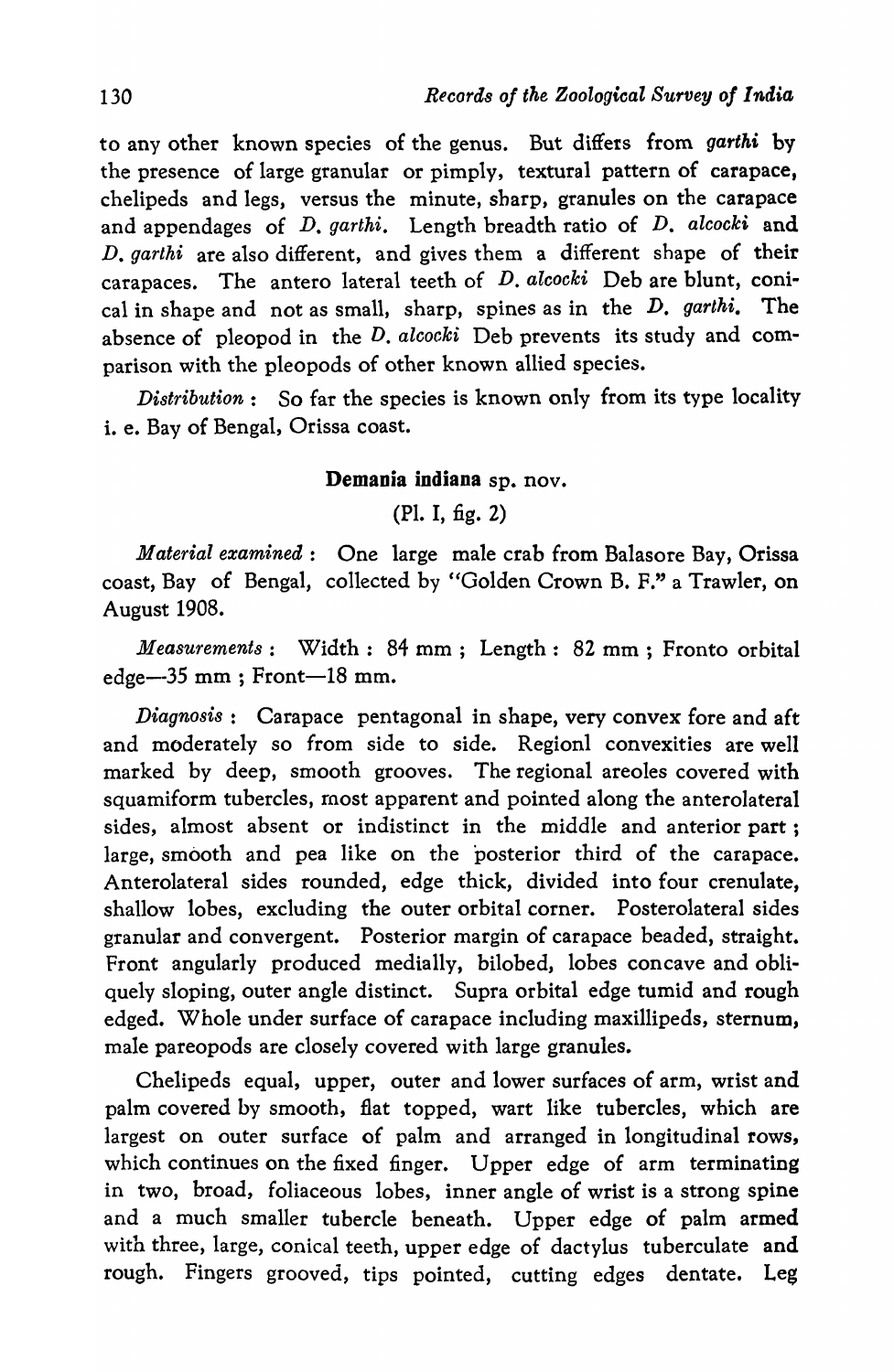joints except dactylus, are sharply creasted on their upper edges, only the upper distal corner of merii drawn into a prominent, triangular, teeth or a blunt spine. Outer surfaces of leg joints roughened with **granules.** The dactylus of all legs rounded and covered with an upper and a lower band of thick, brownish fur.



Fig. 1-4. 1 & 2. Anterior male pleopol, two aspects of *Demania indian* Deb. S & 4. Anterior male pleopod, two aspects of D. baccalipes (Alcock).

Anterior male pleopod (Fig. 1 and 2) is a tubular, grooved process, gradually tapering into an acutely drawn twisted, spiral,' recurved spine. Inner subapical area adorned with a row of 25-30 long, feathery setae and outer side of sub apical region armed with small spinules and one or two setae only.

*Remarks:* This unique specimen was wrongly identified and labelled as *Xantho* (L) *8caberrimus* Walker, but now its apparrent similarity and distinct differences with  $D$ , toxica is very clear.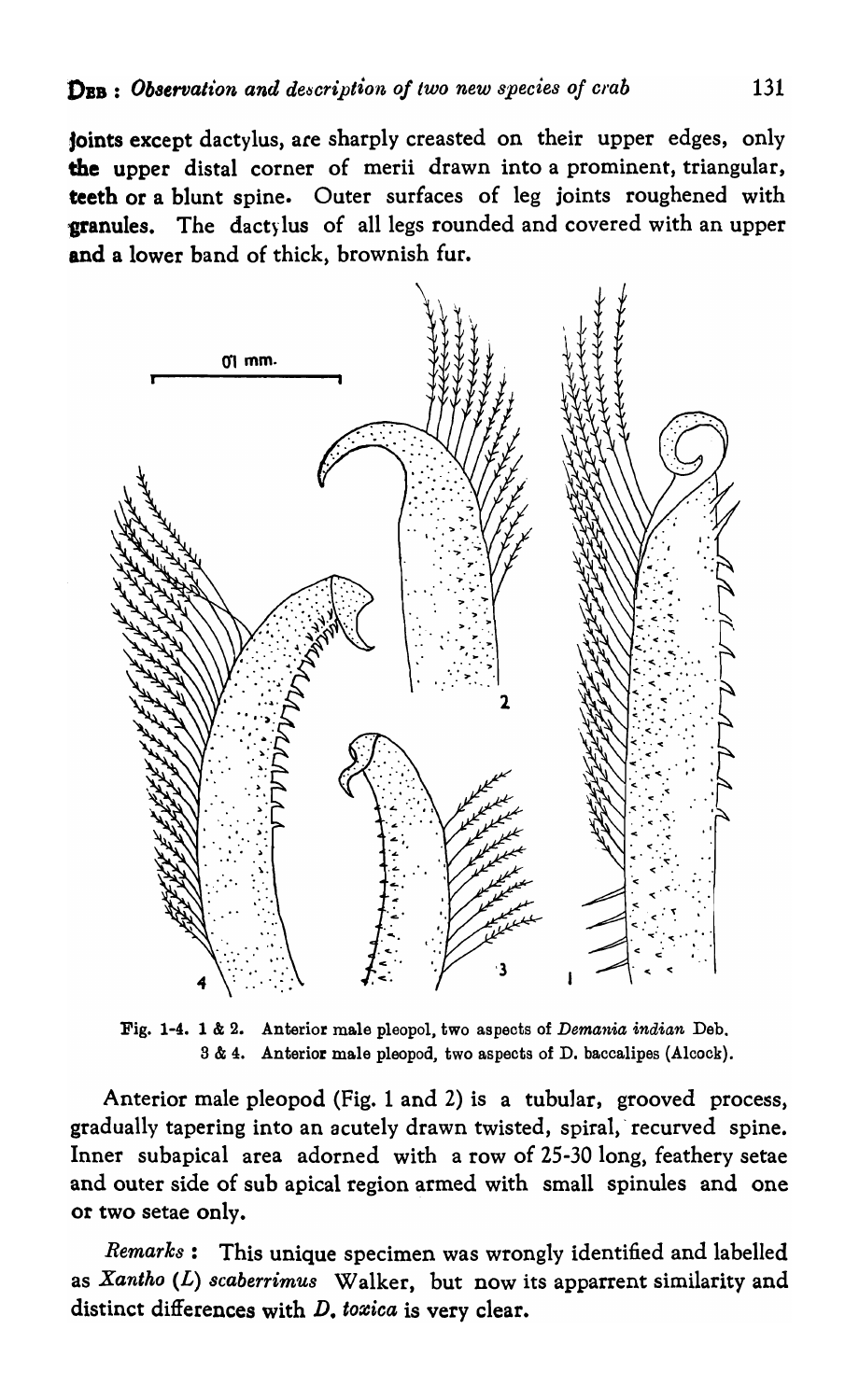The presence of a prominent, blunt spine or teeth on the upper distal corners of merii of walking legs of  $D$ . *indiana* Deb are the main recognisable difference with the type of *D. toxica* Garth specimen. Other major differences of D. *indiana* are the presence of spirally coiled, recurved spine like distal apex of the anterior male pleopod ; and less scabrous nature of the carapace owing to the flatness of tubercles etc, which at once differentiate the D. *indiana* Deb from D. *toxica* Garth.

*Distribution:* East coast of India, Bay of Bengal.

## Demania baccalipes (Alcock)

(Pl. II, fig. 4)

*Xantho (Lophoxanthus) scaberrimus* var. *baccalipes* Alcock 1697: 117; Chhapga.r 1957 : 29.

*Xantho reynaudii* var. *baccalipes,* Balss 1938 : 51.

*Damania scaberrima baccalipes, Guinot 1971 : 1074.* 

*De1nania baccalipes* Sakai 1976 : 421 ; Garth and Alcala 1977 : 650 ; Guinot 1979 : 59 ;

*Material examined:* Type male Z.S.1., Regd no. C 5079/1, from Sri Lanka, measuring width-61 mm ; Length-47 mm.

One male from Bombay and four males from Sri Lanka, are also examined.

*Diagnosis:* Front slightly produced beyond the orbital edge, free edges of lobes concave and little oblique. Upper and lower surfaces of crab distinctly tuberculate, surfaces of maxillipeds, sternum and male pareopods are worn in apparance. Four, triangular antero lateral teeth are low and finely crenulate. Upper edges of arm of chelaepeds adorned with a raw of large tubercles, the last two tubercles are very prominent. Outer surfaces of wrists and palms covered with irregular and worn tubercles, inner corner of wrist adorned with one large and one small teeth, inner surface of palm rough. Upper edges of merii of legs adorned with a row of large berry like tubercles, the upper edges of carpus and propodus are roughly crenulate.

*Remarks:* D. *baccalipes* (Ale.) is a large distinctive species, its poisonus nature is yet to be ascertained. Beaded upper edges of merii of walking legs differentiate *D. baccalipes* from other allied species.

*Distribution*: West coast of India, Sri Lanka, Malacca Strait, Japan.

# Demania cultripes (Alcock)

(Pl. 2, fig. 3)

 $Nantho (Lophoxanthus) scaberrimus$  var. *cultripes* Alcock 1898 : 117.

*Demania scaberrima cultripes* ; Guinot 196981 : 285 ; 1971 : 1074 ;

*Demania cuZiripes* : Guinot 1977 : xxii, pl. 6 fig. 7-8 ; 1979 : 61 *i* 1981 : 1122.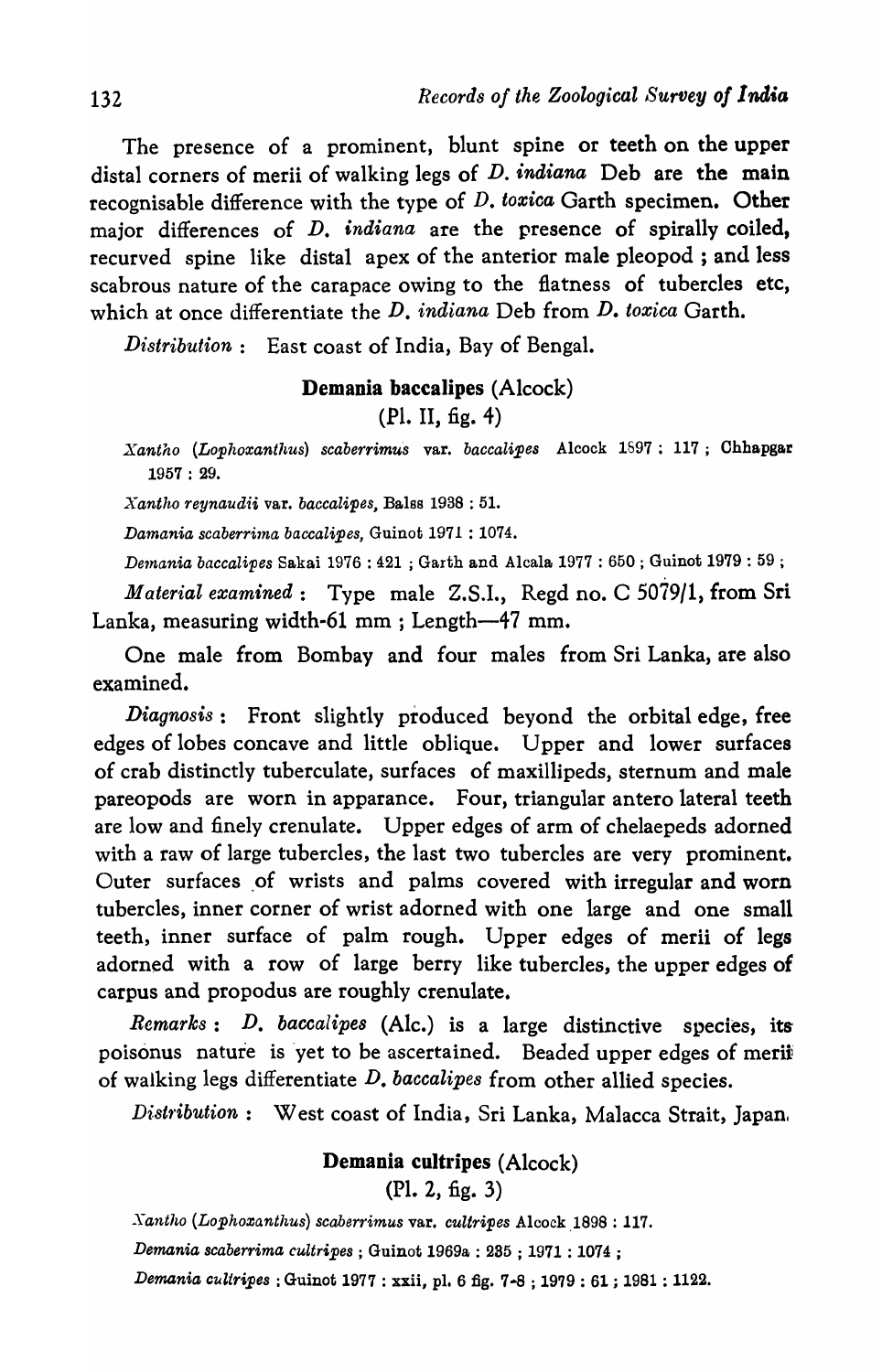*Material examined*: Type male from Singapore, Z. S. I., Regd. no. 4733/9, measuring width-64mm, Length-50 mm.

*Diagnosis:* Carapace pentagonal, frontal lobes produced, oblique, free edge concave. Surface tubercles faint, worn except on anterolateral sides, posterior one third of the carapace and upper outer s-urfaces of wrists and palms. First two anterolateral teeth low, last two teeth prominent. Upper edge of arm of chelipeds adorned with two, rounded, broad lobes. Crests of merus, carpus and propodus of legs sharp, entire. The merus is bicarinate and propodus creted on their lower edges.

*Distribution:* Singapore, New Caledonia.

#### SUMMARY

*Demania alcocki* sp. nov. and *D. indiana* sp. nov. two crabs from India are described and their relationship with other allied species discussed. Diagnosis for the other existing species, a key for easy identification and necessary illustrations for them are provided.

#### ACKNOWLEDGEMENT

I am grateful to the Director, Zoological Survey of India for the facilities given and for his sustained encouragement. I am also thankful to Dr. O. B. Chhotani, Deputy Director and Mrs. O. Chhotani, Superintending Zoologist, Shri K. N. Reddy, Zoologist for their suggestions and help. My grateful thanks are also due to Dr. Daniele Guinot, specialist, Paris Museum, Paris, for critically going through the paper and offering many useful suggestions and constructive criticism.

#### **REFERENCES**

- ALCOCK, A. 1898. Materials for a carcinological fauna of India No. 3, Brachyura Cyclometopa Part I. Family Xanthidae, J. *Asiat. Soc. Bengal,* 67 : 67-233.
- BALSS, H. 1938. Uber einige Xanthidae, (Crustaces: Decapoda) von Singapore und Umgehung. *Bull. Raffles Mus.*, 14: 48-63.
- BUITENDIJK, A. M. 1950. On a small collection of Decapoda Brachyura, Chiefly Dromiidae and Oxyrhyncha, from the neighbourhood of Singapore. *Bull. Raffles Mus.,* 21 : 59·82.
- GARTH, J. S. 1971. *Demania toxica*, a New species of Poisonous Carb from the Philippines. *Micronesica,* 7 (1-2) : 179·183.